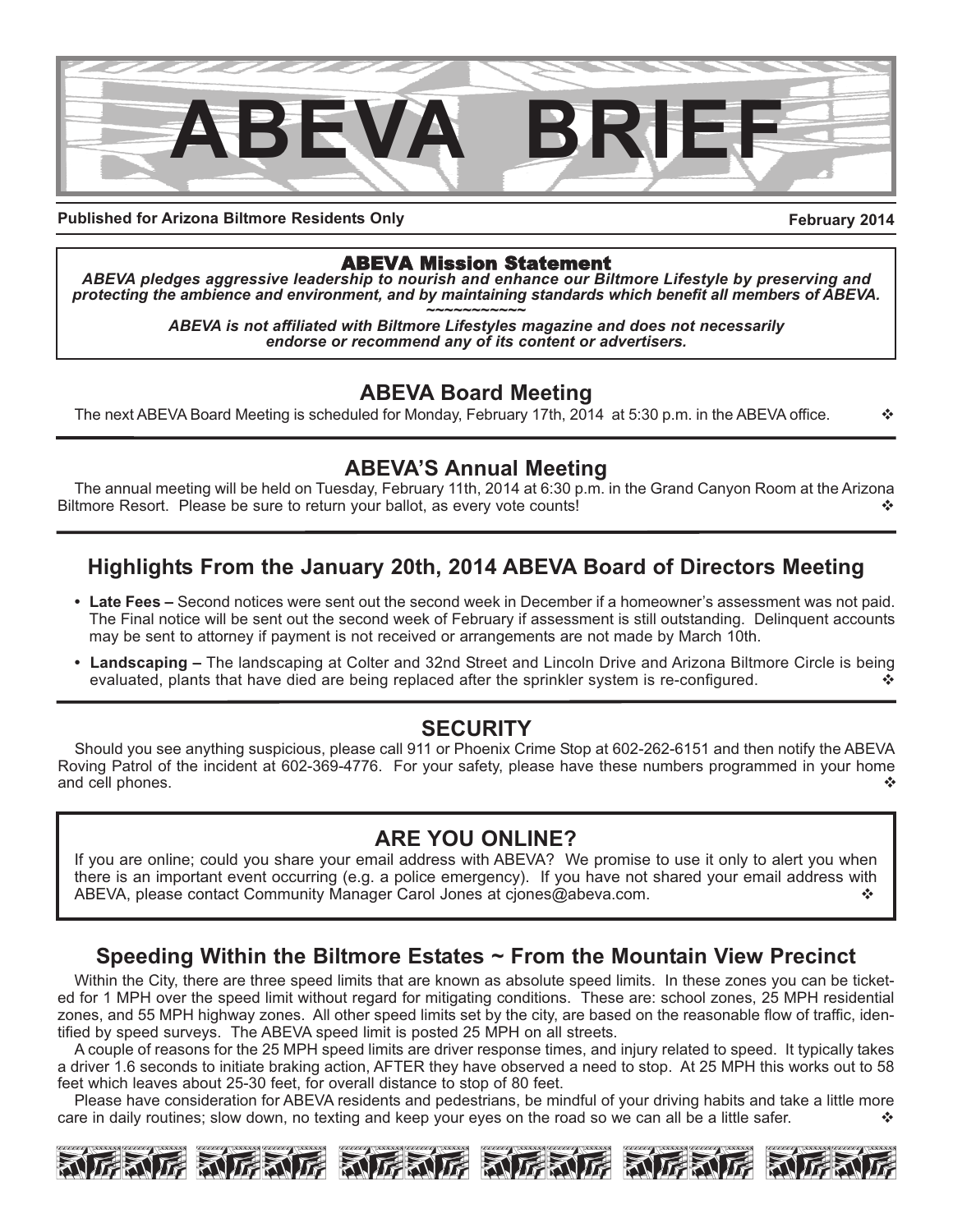

## MEETINGS & LUNCHEONS **Biltmore Networking Group**

#### Would you like to network among Biltmore area professionals and businesspeople? Do you enjoy socializing with others living or working in the Biltmore area? The Biltmore Networking Group has been going strong since the summer of 2003. Check out this unique group of professionals, businesspeople and residents and get a feel for what makes the Biltmore area such a great community.

The Biltmore Networking Group organizes a monthly happy hour for professionals, businesspeople, residents and anyone who enjoys the Biltmore area to meet and network. Professionals from a wide variety of industries attend including finance, fine arts, government, hospitality, law, marketing, medicine, real estate, technology and many more. There is usually a group of about 60 to 80 people attending. With the demographics of the Biltmore community, you are sure to make the contacts you desire.

The upcoming happy hours are planned for February 6th, March 6th and April 3rd from 5:30 to 7:30 p.m. at the Omaha SteakHouse Garden Lounge inside the Embassy Suites Phoenix Biltmore, located at 2630 East Camelback Road in Phoenix. You may call them at 602-955-3992. There is no need to RSVP, and there is never a charge to attend these events, so please feel free to stop by.

If you have any questions or would like to be added to the email list for monthly announcements, please contact Shahpar Shahpar at biltmorenetwork@gmail.com. Shahpar founded the Biltmore Networking Group in 2003. variation of  $\sim$   $\sim$   $\sim$   $\sim$   $\sim$ 

## **Biltmore Ladies Lunch Club**

The Biltmore Ladies Lunch Club (BLLC) will meet Friday, February 21st at 11:45 a.m. at Frank and Albert's with La Rita Mason as Coordinating Hostess. Please bring your own form of payment, order off the menu and come and enjoy lunch with ladies who live or work in the Biltmore area. The dress is casual.

You may receive e-mail reminders of when the lunches are scheduled. If you have any questions, or to be added to the email list for the BLLC, contact La Rita Mason at 602- 667-0002 or Irmason@arn.net.

#### **Camelback East Village Planning Committee**

A developer presents the City Planning Department with plans. The plans are then given to the Camelback East Village Planning Committee for review and recommendations before they are passed on to the Planning Commission and then to the City Council.

The next meeting is scheduled for Tuesday, February 4th, 2014 at 6:00 p.m. The meetings are open to the general public. For additional information or to confirm the meeting has not been cancelled or changed, please call Jacob Zonn, Camelback East Village Planner at 602-534- 5829 or visit the website at www.phoenix.gov/PUB-MEETC/indxhtml.html. variable with variable variable variable variable variable variable variable variable vari



#### **Biltmore Area Partnership Networking Luncheon**



The February 25th Biltmore Area Partnership luncheon will be held at the Arizona Biltmore Golf Club's Adobe Restaurant. The guest speaker will be Councilman Sal DiCiccio, who will give a recap of 2013 and a projection for 2014.

The Adobe Restaurant is located at 2400 East Missouri Avenue in Phoenix. Reservations are required by Friday, February 21st, 2014. Networking will be from 11:30 a.m. to 12 noon, when lunch will be served. The guest will address the attendees from 12:30 p.m. to 1:00 p.m. The cost is \$30 for members and \$35 for nonmembers. For additional information, please call Ed Rossi at (602) 957-6483. Reservations and checks should be sent to Biltmore Area Partnership, 3104 East Camelback Road, #174, Phoenix, AZ 85016.  $\bullet$ 

## SPECIAL OFFERS AND EVENTS **Biltmore Golf Club**

There's a lot to love at Arizona Biltmore Golf Club this February. Enjoy the seasonal specials this month:

#### **Valentine's Day**

This Valentine's Day weekend (Friday, February 14th through Sunday, February 16th), Arizona Biltmore Golf Club is offering 2-for-1 rounds at the rack rate after 11:00 a.m. Ditch the dozen roses for the Biltmore's gorgeous greens this year (though at this price, you could do both!)

#### **Play Golf Where the Presidents Play**

Did you know that every president since 1932 has played golf at the Arizona Biltmore Golf Club? It's true; every president from Franklin D. Roosevelt to George W. Bush (President Obama hasn't visited…yet!) has hit the links at this legendary golf property. This President's Day (February 17th), you can play a round of golf on the same courses played by some of the greatest figures in American history for only \$50.

#### **Teeing Up Super Twilight Specials**

Arizona Biltmore Golf Club is offering a Super Twilight special of \$45 greens fees after 2:00 p.m.

#### **Special Events at The Adobe**

The Adobe Restaurant is hosting two special events this month. For more information or to make a reservation, visit www.theadoberestaurant.com.

Enjoy a California wine tasting hosted by Silver Oak Winery on Friday, February 7th. More than 40 wines will be available to taste. The tasting begins at 5:00 p.m., with dinner to follow at The Adobe at 6:30 p.m. Reservations required; the cost is \$45++ per person.

The Adobe's Jim Gallen is preparing a special fourcourse Bourbon Dinner on Friday, February 21st. The event begins at 6:00 p.m. Reservations required, \$45 per person.

For additional details about February promotions, memberships or to book a golf tee time, visit www.azbiltmoregc.com or www.theadoberestaurant.com.  $\cdot$ 







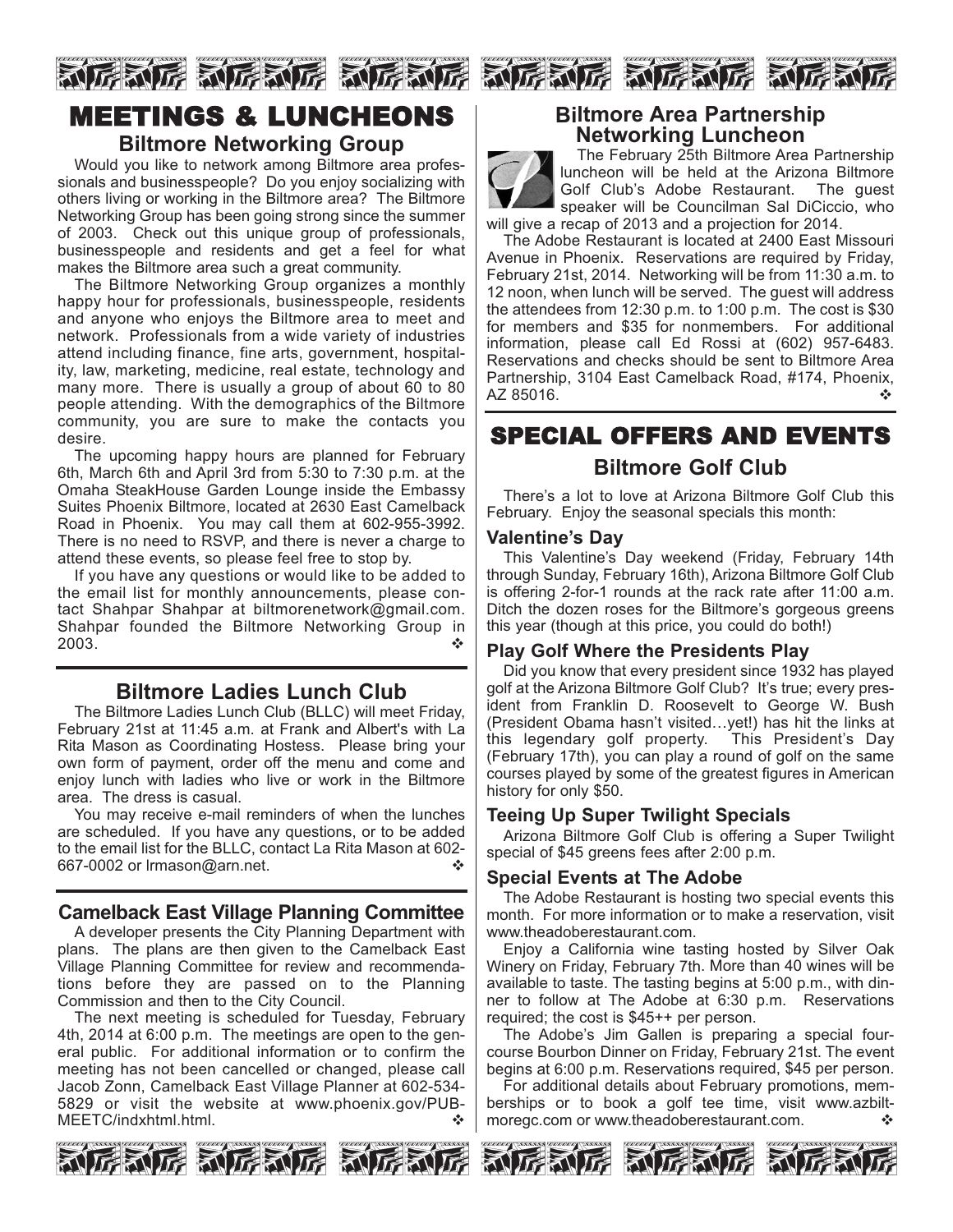

## **Wrigley Mansion News for ABEVA Residents Valentine's Day**

Double your pleasure, double your fun this Valentine's Day with two full nights of romantic, wine-paired dinners served with a side of the Valley's most stunning views. Offered on both Friday, February 14th and Saturday, February 15th, Geordie's restaurant inside The Wrigley Mansion Club tempts with a specially designed four-course menu for \$65, with optional wine pairing for only \$20 more. That said, if you prefer to design your own romantic dinner, the Wrigley will also be offering its full menu of Italian-style steaks and seafood handcrafted by Executive Chef, Robert Nixon.

#### **Tours**

Go behind the scenes at Phoenix's most regal residence with a guided tour of The Wrigley Mansion Club, offered Wednesday through Saturday (10 a.m., noon, 1 p.m. and 3 p.m.) and Sundays at 2:15 p.m. Tours cost \$15 per person; Stay for lunch and the cost for tour and meal is \$25 – \$40 per person, or \$64 for the tour plus Sunday Brunch. **Jazz**

Geordie's Lounge at the historic Wrigley Mansion is now serving up a side of live piano jazz – highlighted by local legend Tony Vacca – every Thursday and Friday from  $7 - 10$  p.m.; as well as at the Wrigley's famed Sunday Brunch from 11  $a.m. - 2 p.m.$  **Brunch** 

The Wrigley's famed Sunday Sparkling Brunch tempts with a delicious buffet of more than 50 food items, including a seafood station, an omelets-to-order station, salads, fruits, fresh rolls, and a carved-to-order meat station serving prime beef and lamb, and complimentary sparkling wine and mimosas.

The Wrigley Mansion is located at 2501 E. Telawa Trail in Phoenix. For more information call 602-955-4079 or visit www.wrigleymansionclub.com.  $\cdot\cdot\cdot$ 

## **The Ritz-Carlton, Phoenix**

The Ritz-Carlton, Phoenix is delighted to partner with ABEVA residents and offer a 30% to 40% discount on our standard rack rates. For assistance with reservations or special requests, please contact Randy Ichiuji, Executive Reservations Supervisor via email at randy.ichiuji@ritzcarlton.com or via phone at (602) 468-0110 and reference the "ABEVA" rate. We look forward to a successful partnership in 2014.

#### **January ABEVA Golf Tip Speed Putting Drill**

Are you having trouble getting your first putt close to the hole? Here is a speed putting practice drill to improve your distance control when you putt.

The goal is to improve your speed on putts between 10 to 40 feet.

Items needed: 8 needle point needles.

String 10 feet in length the color of your choice.

Take 2 needlepoint needles and attach the string to them

making 4 sets of 10 foot string lines with two needle point ends

Measure from the edge of the green 10 feet, 20 feet, 30 feet and 40 foot markers and insert the markers (needles) at each measurement.

Putt 3-5 balls from each marker to the edge of the green from each marker 3-4 times every time you practice.

You want the ball to finish and stop at the edge of the green. The reason I chose

the edge of the green is to focus on the speed and distance of the putt, not to make the putt.

You can vary your practice session by putting with your right hand one time through and then the next time only with your left hand. The third time through with your eyes closed and the fourth time looking at the edge of the green. If you choose to do this 5 times, implement your routine and see how much you improved!!

After a few practice sessions you will begin to notice a different sensation and become more aware of the speed for each distance. And the end result will be a lower score with fewer putts!

"HIT IT HIGH AND LET IT FLY"!!!! You may reach Tina at Tina@TinaTombsGolf.com or visit www.Tinatombsgolf.com. ❖













**ABEVA Board of Directors**

**George King, President James Bell, Vice President Mark Monserez, Secretary Judith Shafkind, Treasurer Harvey Shrednick, Director Mike Braden, Director John Chilcott, Director David Damron, Director Rebecca Heath, Director**

#### **ABEVA Office Information**

**2525 East Arizona Biltmore Circle, Building D, Ste. 145 Phoenix, Arizona 85016 Hours Mon.-Fri. 8:30 am-5 pm 602-955-1003 phone 602-955-1144 fax**

> **The** *ABEVA Brief* **Editor Carol Jones cjones@abeva.com**

**Roving Patrol: 602-369-4776**

#### **Police Dept. Non-Emergency: 602-262-6151**

#### **Website Information**

Sign on to visit the website by going to www.abeva.com. If you do not yet have a login name and password, from the menu on the left choose e-forms, then choose login request, fill out the required information and click submit. We will send your pre-assigned login name and password back by email. You may read board minutes and the *ABEVA*<br>Brief online. *Brief* online.